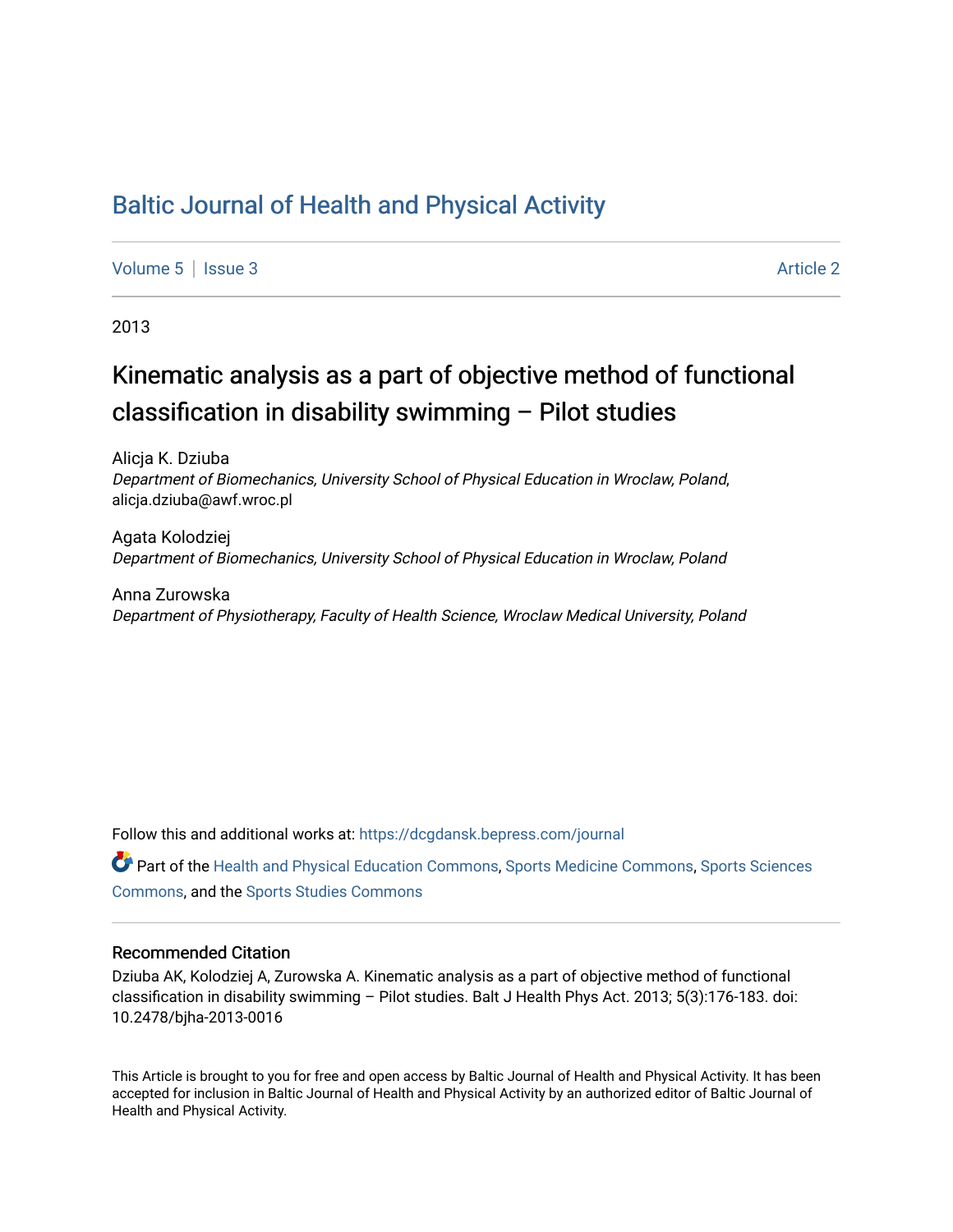

DOI: 10.2478/bjha-2013-0016

|                                                                                                                                                                                                                                                          | Kinematic analysis as a part of objective method<br>of functional classification in disability swimming<br>- Pilot studies                                                                                                                                                                                                                                                                                                                                                                                                                                      |  |  |
|----------------------------------------------------------------------------------------------------------------------------------------------------------------------------------------------------------------------------------------------------------|-----------------------------------------------------------------------------------------------------------------------------------------------------------------------------------------------------------------------------------------------------------------------------------------------------------------------------------------------------------------------------------------------------------------------------------------------------------------------------------------------------------------------------------------------------------------|--|--|
| Authors' Contribution:<br>A - Study Design<br>B - Data Collection<br>C - Statistical Analysis<br>D - Data Interpretation                                                                                                                                 | Alicja K. Dziuba <sup>1 (A, C, D, E, F)</sup> , Agata Kolodziej <sup>1 (B, F)</sup> ,<br>Anna Zurowska <sup>2 (D)</sup>                                                                                                                                                                                                                                                                                                                                                                                                                                         |  |  |
| E - Manuscript Preparation<br>F - Literature Search<br>G - Funds Collection                                                                                                                                                                              | <sup>1</sup> Dep. of Biomechanics, University School of Physical Education in Wroclaw, Poland<br><sup>2</sup> Dep. of Physiotherapy, Faculty of Health Science, Wroclaw Medical University, Poland                                                                                                                                                                                                                                                                                                                                                              |  |  |
|                                                                                                                                                                                                                                                          | Key words: kinematic parameters, functional classification, swimmers with disability.                                                                                                                                                                                                                                                                                                                                                                                                                                                                           |  |  |
| Background:<br><b>Material/Methods:</b>                                                                                                                                                                                                                  | <b>Abstract</b><br>A new functional classification system (FCS) of disability swimming is based only on<br>functional abilities in water. The aim of this research was to evaluate the possibility of<br>kinematic analysis to supplement the FCS.<br>The investigations were carried out during the Polish Winter Disability Swimming<br>Championships in 2008 and involved recording the results of the 100 m freestyle                                                                                                                                       |  |  |
|                                                                                                                                                                                                                                                          | swimming event. Participants included 10 women and 11 men aged $21.7 \pm 6.6$ .<br><b>Results:</b> The averages and standard deviations (SD) of stroke length (SL), stroke rate (SR),<br>clean swimming speed (CSS) and stroke efficiency index (SI) were calculated. There<br>is a strong negative correlation between SL and SR reaching 0.86 ( $p < 0.05$ ) in par-<br>ticular classes. There were no statistically significant correlations between classes in<br>the SL, CSS and SI parameters ( $p < 0.01$ ) and no statistically significant differences |  |  |
| <b>Conclusions:</b>                                                                                                                                                                                                                                      | were revealed in the Wilcoxon test ( $p < 0.01$ ), which suggests that the division of<br>swimmers into these classes was performed inaccurately and subjectively.<br>Kinematic parameters could support FCS, and it might be an indicator of progress<br>and the effectiveness of training methods for coaches.                                                                                                                                                                                                                                                |  |  |
| Word count: 3,516<br>Tables: 1<br>Figures: 3<br>References: 13                                                                                                                                                                                           | Received: February 2013<br>Accepted: September 2013<br>Published: October 2013                                                                                                                                                                                                                                                                                                                                                                                                                                                                                  |  |  |
| Corresponding author:<br>Dr inż. Alicja Dziuba<br>Department of Biomechanics, University School of Physical Education<br>Al. Paderewskiego 35, 51-612 Wrocław, Poland<br>Phone: +48 71 3473276, fax: +48 71 3473063<br>E-mail: alicja.dziuba@awf.wroc.pl |                                                                                                                                                                                                                                                                                                                                                                                                                                                                                                                                                                 |  |  |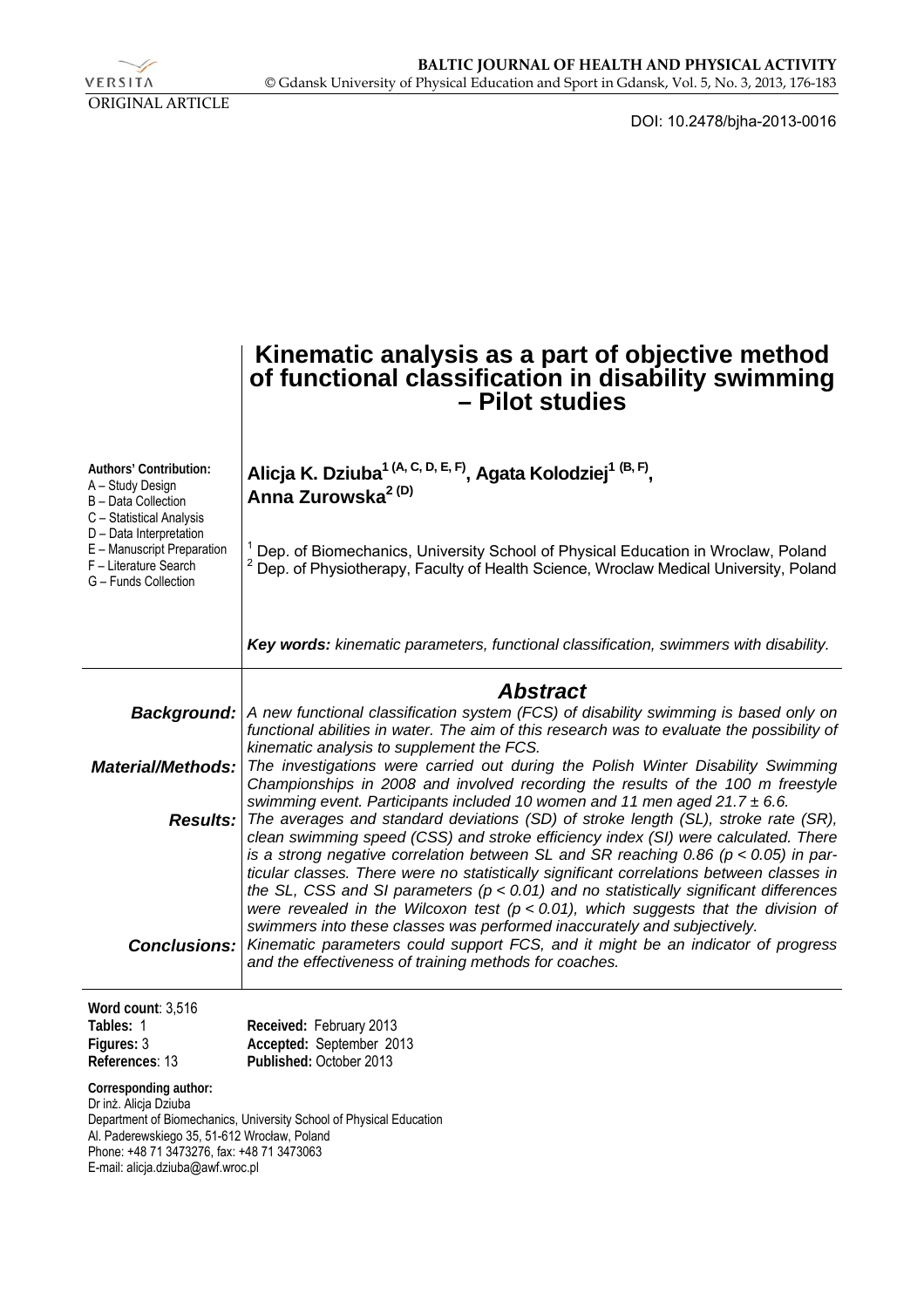#### **Introduction**

Along with the development of disability sports [1], the need for a reliable classification system has arisen. Initially, the medical classification system was based on medical tests and diagnoses. This system, however, did not take into account the functional abilities of athletes with disability. In the case of swimmers with disability, the new functional classification system (FCS), which has been used until now, was developed in 1980 by Brigitta Blomqiust and her team and was first used during the Paralympic Games in Barcelona in 1992. It is based on functional abilities in water, and swimmers are categorised using three elements of investigation and observation: 1. Bench test – medical test, 2. Water test – functional assessment of the swimmer's skills in water, 3. Observation of a swimmer with disability during competition with an emphasis on their motor abilities – IPC. The system of functional classification categorises women and men into nine classes (S1 to S10) using freestyle, backstroke and butterfly swimming techniques. The class numbers indicate the level of functional abilities of a swimmer, with the lowest classes assigned to swimmers with the lowest level of functional abilities.

Both the system and classification procedures raise doubts because they are subjective. There is therefore an opportunity to use a research method or technique that could complement existing procedures and allow for an objective categorisation of athletes. However, this task is not an easy one. Biomechanical parameters in swimming and their relationships in healthy people have been studied by a number of authors [2]. There are some publications concerning the utilisation of kinematic parameters in healthy persons [3]; however, in the case of swimmers with disability they are rather scarce [4, 5]. Biomechanical analysis in swimming is based on the measurement of kinematic parameters such as stroke length (SL), stroke rate (SR), clean swimming speed (CSS) and stroke index (SI). According to Pelayo et al.[4], one movement cycle in the crawl technique begins at the moment of deepening of the upper limb in water and is completed with another deepening of the fingers of the same hand. The duration of the movement cycle depends on the angular velocity of the arm in relation to the transverse axis of the glenohumeral joint and on the distance covered by the most distal part of the upper limb during movement in and over the water while swimming. Stroke rate – SR [cycles/s] means the number of movement cycles of one upper limb per unit of time. Stroke length – SL [m] is the distance covered by a swimmer in one complete movement cycle. Clean swimming speed – CSS [m/s] means the distance covered per unit time. Stroke index – SI [m2/s] is the product of clean swimming speed (CSS) or cycle length (SL) [4].

A number of studies have investigated dependencies and the effect of individual kinematic parameters during swimming. According to Malone et al. [5], clean swimming speed might be differently reflected by SL and SR depending on individual traits of an athlete. Swimmers use a variety of combinations, such as high SL and low SR, medium values of both parameters or low SL and high SR. Further analysis shows a strong correlation of SL with the results obtained by swimmers in most cases, suggesting that the cycle length is a feature that has a dominating effect on clean swimming speed [6]. This information can be used by coaches for assessment of the swimming technique and for evaluation of the effectiveness of training methods [7].

Both investigations concerning physiology of disability swimming [8] and studies connected with biomechanical aspects of disability swimming [4] open up new opportunities for coaches and athletes. Studies carried out on swimmers with disability [4] confirmed that the stroke length (SL) is connected with clean swimming speed (CSS), contrary to the stroke rate (SR). They found that CSS, SL and SI rise considerably in relation to the growing level of disability from class S3 to S10, whereas SR does not differ much between each class. SL, which maintains a relationship to the level of motor disability, could be one of the parameters used to differentiate between disability categories (from S1 to S10). Actually, the SL is connected with both the propulsive force developed by a swimmer while swimming and with the resistance forces. Hence, a decrease in SL in relation to the degree of motor disability might be explained by the range of motion, force, coordination and limb length [4]. An increase in SI can be linked to changes in swimming efficiency in competitive categories, whereas changes in its value are mainly affected by the degree of disability rather than the total training time or mileage [8]. Therefore, the stroke index (SI) could become a practical, objective and quantitative measure for swimmer assessment during functional categorisation in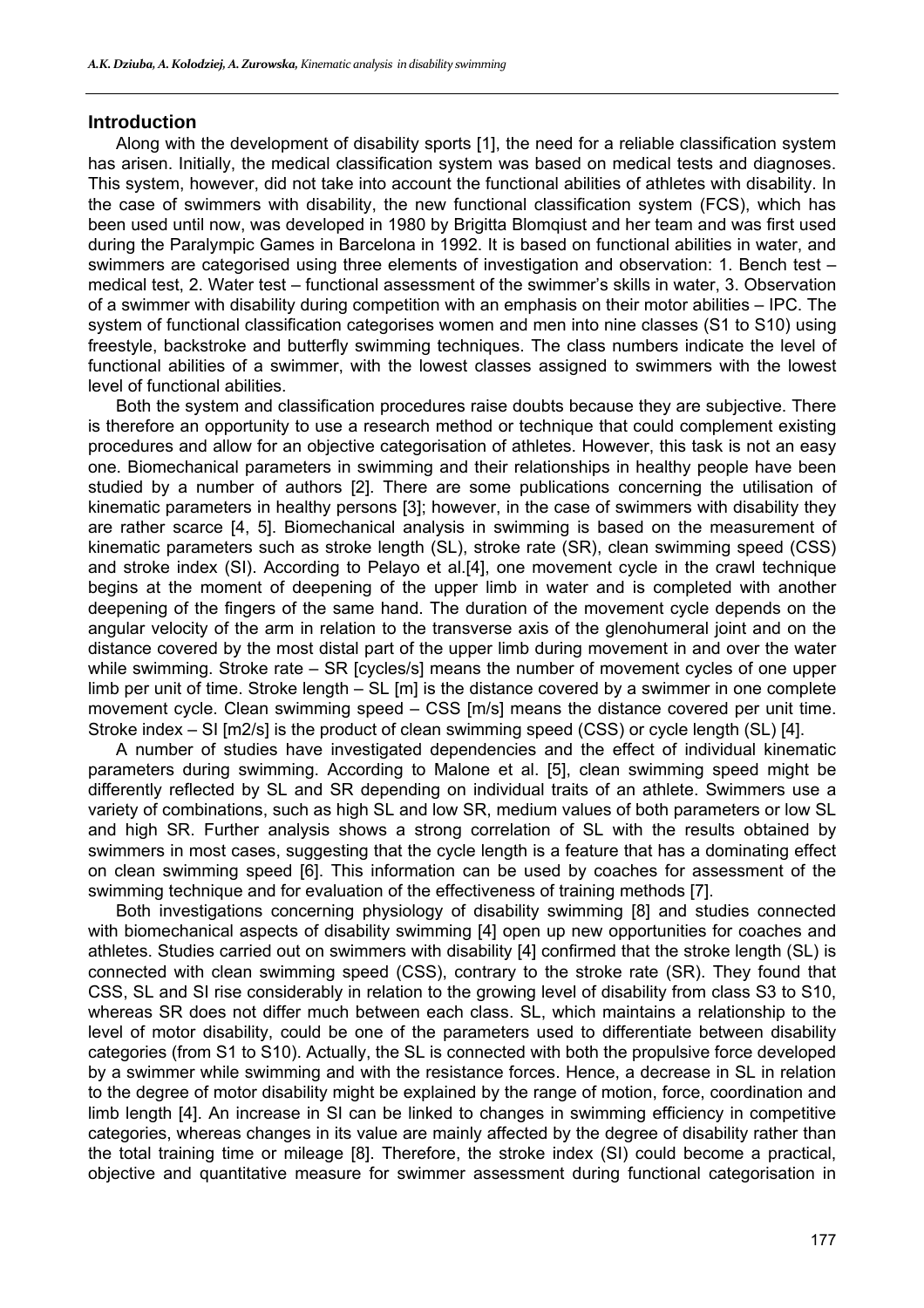order to ensure a similar and accurate starting point for all athletes. This criterion should not become the only basis for differentiation of functionality in terms of competitive categories because it is also linked to the training-related status of a swimmer (training experience, number of training sessions per week, training mileage).

As indicated by results from the literature review presented above, biomechanical parameters are a legitimate measure of the swimming technique used for both healthy and disabled people.

The aim of this study is to confirm that kinematic analysis is a necessary, objective and quantitative complement to the process of functional classification of swimmers with disability. In the case of functional classification, one should not consider kinematic parameters separately but in relation to the type of disability, anthropometric traits of a swimmer [9], their functionality in water in a particular swimming stroke, and the athletes' age and training experience.

## **Material and methods**

VHS or digital cameras are employed for kinematic investigations of swimmers. This study used a film-based two-dimensional kinematic method of data analysis. The present study utilised a Canon DVD camcorder DC210 located perpendicular to the direction of swimming on a balcony which was ca. 5 meters above the swimming pool, at a distance of between 15 and 25 m from the start line (swimming pool length was 50 m). This camera position provides opportunities for recording swimming without consideration of the start and turning zone.

Errors that resulted from the video recording method were minimised with special camera alignment (perpendicular to the athlete's path), a selection of the distance from the plane of the subject's movement so that at least 10 complete movement cycles could be recorded, and visible markers (points) on both reference plane and the subject recorded.

Two points were marked on the athletes' left and right radiocarpal joints. These are the points that are characterised by high amplitude.

The athlete's motion was recorded using a two-dimensional video-recording method, which involved two stages: video-recording and acquisition of primary data and data derivation using a computer technique.

#### *Video recording*

To obtain reliable values of linear and angular displacement in the film-based method, it was essential to ensure proper arrangement and selection of the film set, which comprised the following components: Canon DVD camcorder DC210 with frame f = 100 Hz, which, with the constant position, allowed recording of ten cycles of the subject's motion;

A reference system was provided by the rope that divided the lanes, with alternating 1 m long white and blue lines. The same camera position was used for all the recordings, which was supposed to reproduce actual linear dimensions of the moving object.

#### *Reading and processing of primary data*

The film was digitised, and the analysis of data was carried out by means of SIMI Reality Motion Systems (GmbH, Germany) in the Biomechanics Laboratory. Ten full cycles for each swimmer were registered and used for analysis. SIMI software selects points in a semi-automated way and was used to find x and y coordinates of points vs. time, determining the time of a single cycle, and initially preparing the analysed parameters:

One movement cycle begins at the moment of deepening of the wrist in water and is completed by another deepening of the wrist of the same hand.

Stroke length – SL [m] is the distance that is covered by a swimmer in one complete movement cycle, beginning at the moment of deepening of the wrist in water and ending with another deepening of the wrist of the same hand.

Stroke rate – SR [cycles/s] means the number of movement cycles of one upper limb per unit time.

Clean swimming speed – CSS [m/s] means the distance covered per unit time.

Stroke index  $-$  SI [m<sup>2</sup>/s] is the product of clean swimming speed (CSS) and cycle length (SL).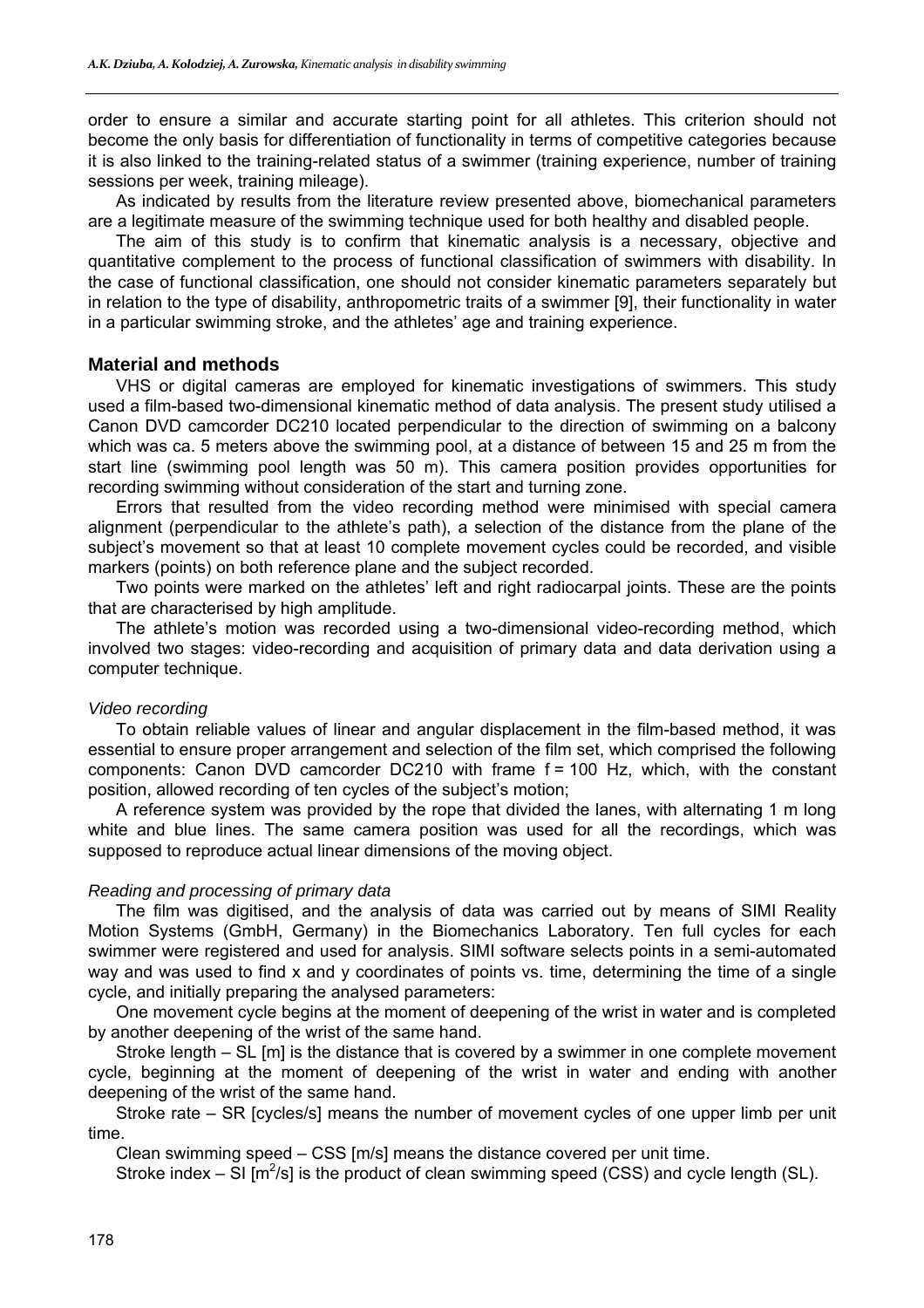Using Statistica 8.0 software StatSoft, arithmetic means and standard deviations (SD) for stroke length (SL), stroke rate (SR), clean swimming speed (CSS) and stroke index for each swimmer and each class were calculated (for each subject there were 10 samples, in each group there were at least 40 samples).

#### *Subjects*

The study included 21 disabled athletes aged 21.7 ±6.6 from classes S9 and S10 who took part in 100 m freestyle competitions. The athletes included people with several years of training experience who were either disabled since birth or were initially healthy and later became disabled (Table 1).

Table 1. Characteristics of all the swimmers (women and men) participating in the study: initials, age, dysfunction in particular classification classes (S9 and S10)

| No.                    | <b>Initials</b> | Age | <b>Dysfunction</b>                                                     |  |
|------------------------|-----------------|-----|------------------------------------------------------------------------|--|
| <b>WOMEN, CLASS S9</b> |                 |     |                                                                        |  |
| 1                      | AB              | 21  | amputation at the level of forearm                                     |  |
| 2                      | KB              | 28  | amputation at the level of thigh                                       |  |
| 3                      | ΜZ              | 18  | hand amputation                                                        |  |
| 4                      | AT              | 18  | arthrogryposis                                                         |  |
| 5                      | PW              | 17  | amputation at the level of left forearm                                |  |
|                        |                 |     | <b>WOMEN, CLASS S10</b>                                                |  |
| 1                      | ΟJ              | 12  | arthrogryposis (stiffness in both ankle joints)                        |  |
| 2                      | AG              | 28  | dysmelia of the right lower limb (lack of fibula and metatarsus)       |  |
| 3                      | WL              | 33  | lower leg amputation                                                   |  |
| 4                      | AO              | 16  | lower leg amputation                                                   |  |
| 5                      | KP              | 20  | cerebral palsy                                                         |  |
| <b>MEN, CLASS S9</b>   |                 |     |                                                                        |  |
| 1                      | JW              | 32  | left lower limb amputation                                             |  |
| 2                      | ΚN              | 19  | dysmelia in the right upper limb                                       |  |
| 3                      | МK              | 16  | dysmelia in upper limb                                                 |  |
| 4                      | KO              | 21  | osteoporosis                                                           |  |
| 5                      | KP              | 23  | amputation of the left upper limb at the level of forearm              |  |
| 6                      | KR              | 17  | amputation of the right lower limb over the knee joint                 |  |
| 7                      | PB              | 26  | amputation of the lower limb at the level of thigh                     |  |
| <b>MEN, CLASS S10</b>  |                 |     |                                                                        |  |
| 1                      | <b>MB</b>       | 18  | dwarfism                                                               |  |
| 2                      | JB              | 14  | dysmelia in upper limbs                                                |  |
| 3                      | TG              | 37  | amputation of a lower leg in half length                               |  |
| 4                      | ΚD              | 22  | dysmelia in the right lower limb (lack of fibula and foot deformation) |  |

The investigations were carried out during the Polish Winter Championships for the Disabled in a 50-metre swimming pool owned by the Polish Swimming Association in Debica on March  $14<sup>th</sup>$ , 2008, in the morning, during the first part of the championships (i.e., 100 m women and men freestyle swimming.) The investigations were approved by the Senate's Bioethical Research at the University School of Physical Education in Wroclaw, Poland. The subjects and their guardians were informed about the procedure for these investigations and gave their written informed consent.

# **Results**

The mean values for each swimmer's stroke length (SL), clean swimming speed (CSS) and stroke index (SI) for individuals in classes S9 and S10 with the corresponding standard deviations for women and men are presented in Figures 1, 2, and 3.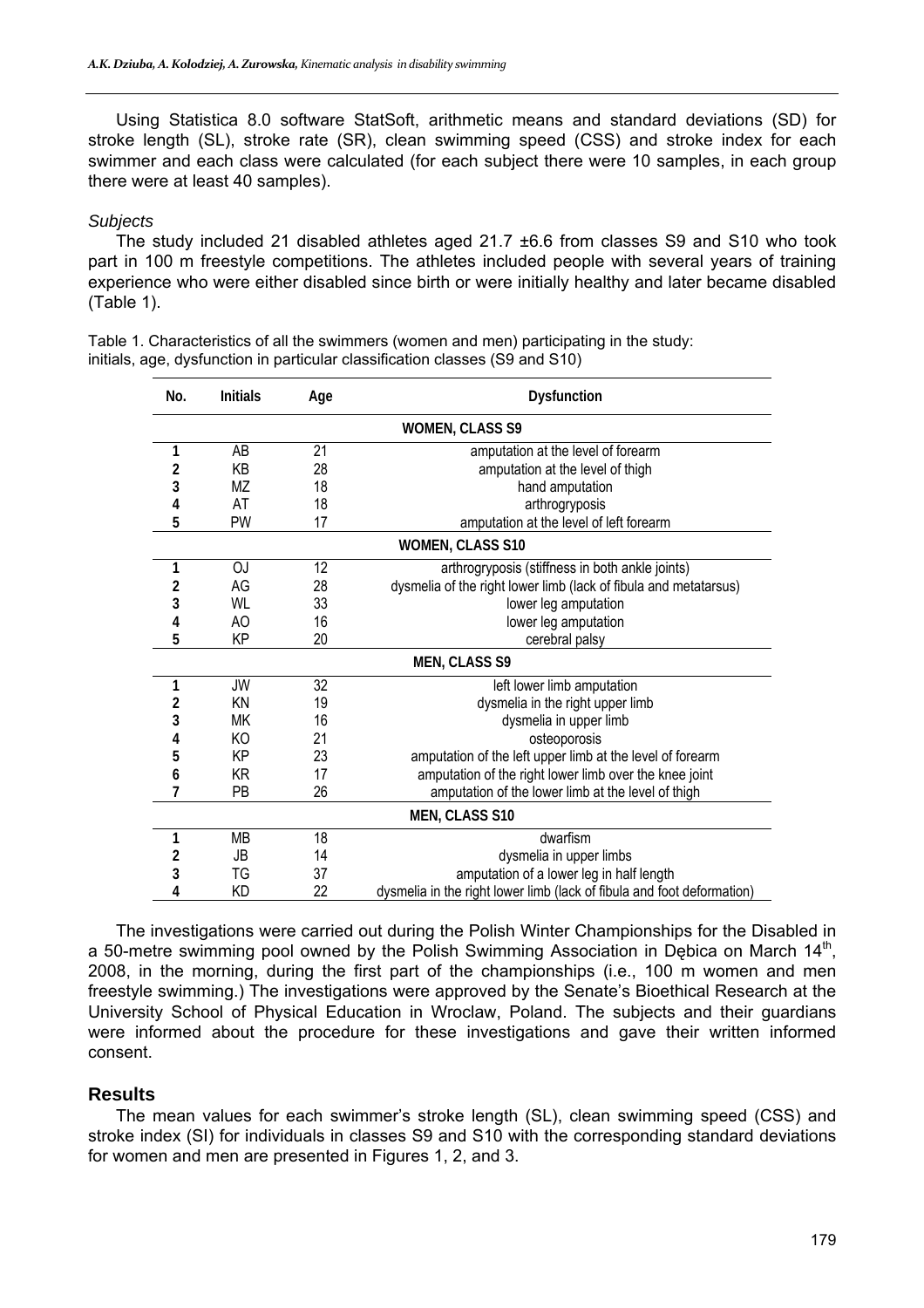

Fig. 1. Average stroke length (SL [m]) with standard deviation (SD) of all the swimmers (women and men) participating in the study. S9 and S10 – classes



Fig. 2. Average clean swimming speed (CSS [m/s]) with standard deviation (SD) of all the swimmers (women and men) participating in the study. S9 and S10 – classes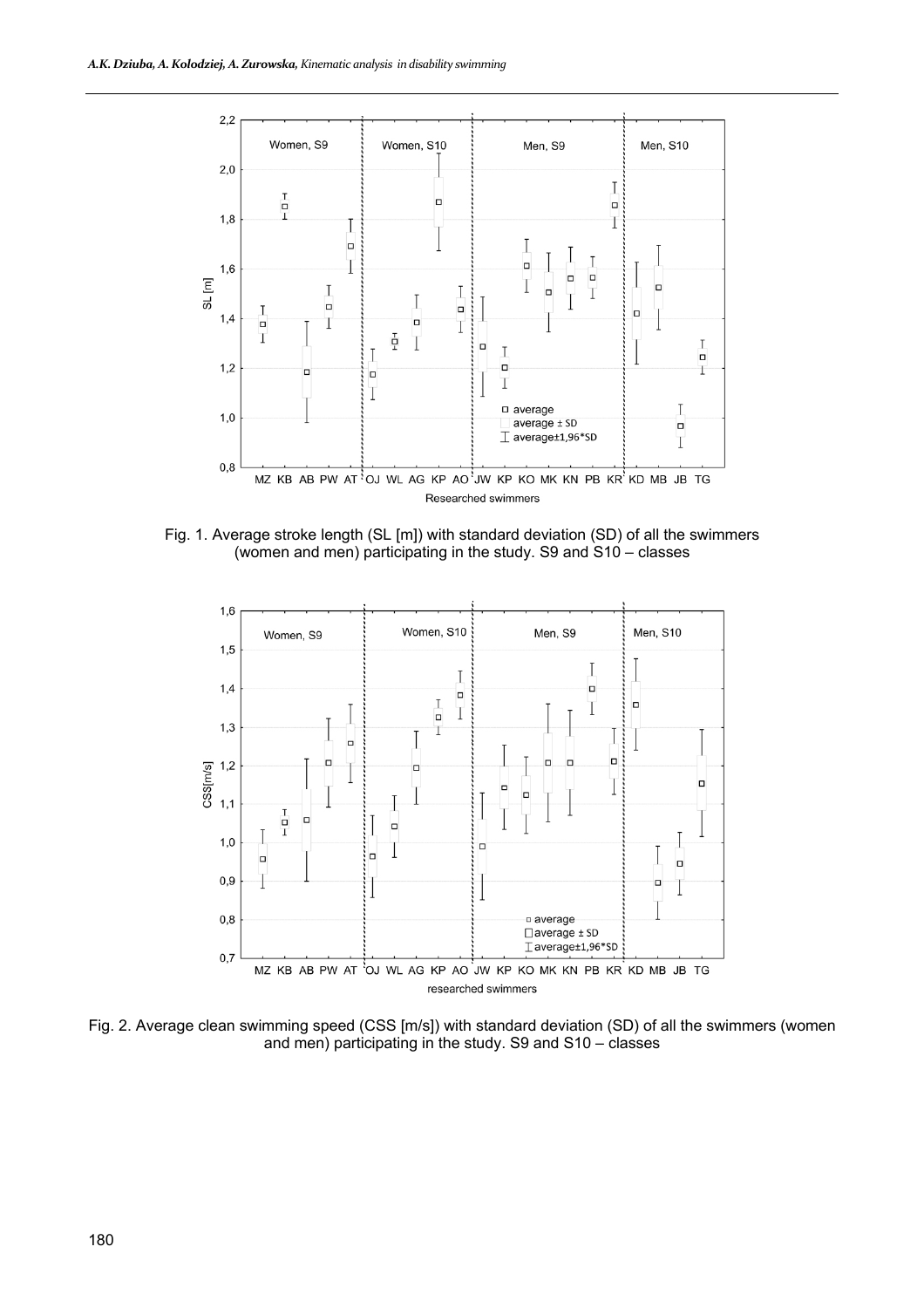

Fig. 3. Average stroke index (SI [m2/s]) with standard deviation (SD) of all the swimmers (women and men) participating in the study. S9 and S10 – classes

#### **Discussion**

Application of multiple cameras during a swimming competition is often impossible. However, measurements in a single plane are sometimes insufficient. Kennedy et al. [6] used three video cameras placed over the stands at the side of swimming facilities, which covered the whole length of a fifty-meter swimming pool. Pelayo et al. [4] utilised two cameras located at a distance of 30 m from each other along one of the sides of a swimming pool. In the investigations carried out by Malone et al. [5], only one camera was set at a distance of 25 m from the start line (half of the length of the swimming pool), perpendicular to the direction of swimming, at the bottom of the stands in front of the first row of seats.

The main findings of the present study indicate that a higher class does not reflect a higher functional level of a competitor. This is contrary to the assumption of the system FCS. This relationship occurred only in the case of mean CSS and SI in women.

*Women:* The lowest value of SL (1.19 m) in class S9 was observed for athlete AB, whereas the highest one was 1.85 m, observed in KB, although both swam with the same average CSS = 1.05 m/s. Differences in these values can be explained by the competitors' age [2], 21 and 28 years, respectively, training experience and competitive experience in both swimmers. KB is a former Paralympics swimmer. The type of dysfunction is also important [6]. AB and MZ showed the lowest value of SL (1.19 m and 1.38 m) in class S9 because they are characterised by a disability of the upper limbs, which, with the heavy reliance on the upper limbs for generating propulsive forces in the crawl technique, is of fundamental importance. KB, whose disability in the area of lower limbs does not considerably affect the level of SL in the crawl technique, could reach a much higher value of this parameter.

In class S10, the highest values of SL, CSS and SI were observed in athlete OJ, whereas the lowest ones were seen in KP. OJ is only 12 and her body build in terms of anthropometric parameters is characterised by lower values compared to other competitors [2, 8]. KP suffers from cerebral palsy, which does not affect either of the limbs but affects the overall level of motor coordination [6]. Lower and similar values of SL were obtained by WL, AG and AO. The type of disability was important here: lack (amputation) or considerable underdevelopment (dysmelia) in the lower limb. However, CSS and SI in the listed three athletes differ considerably from each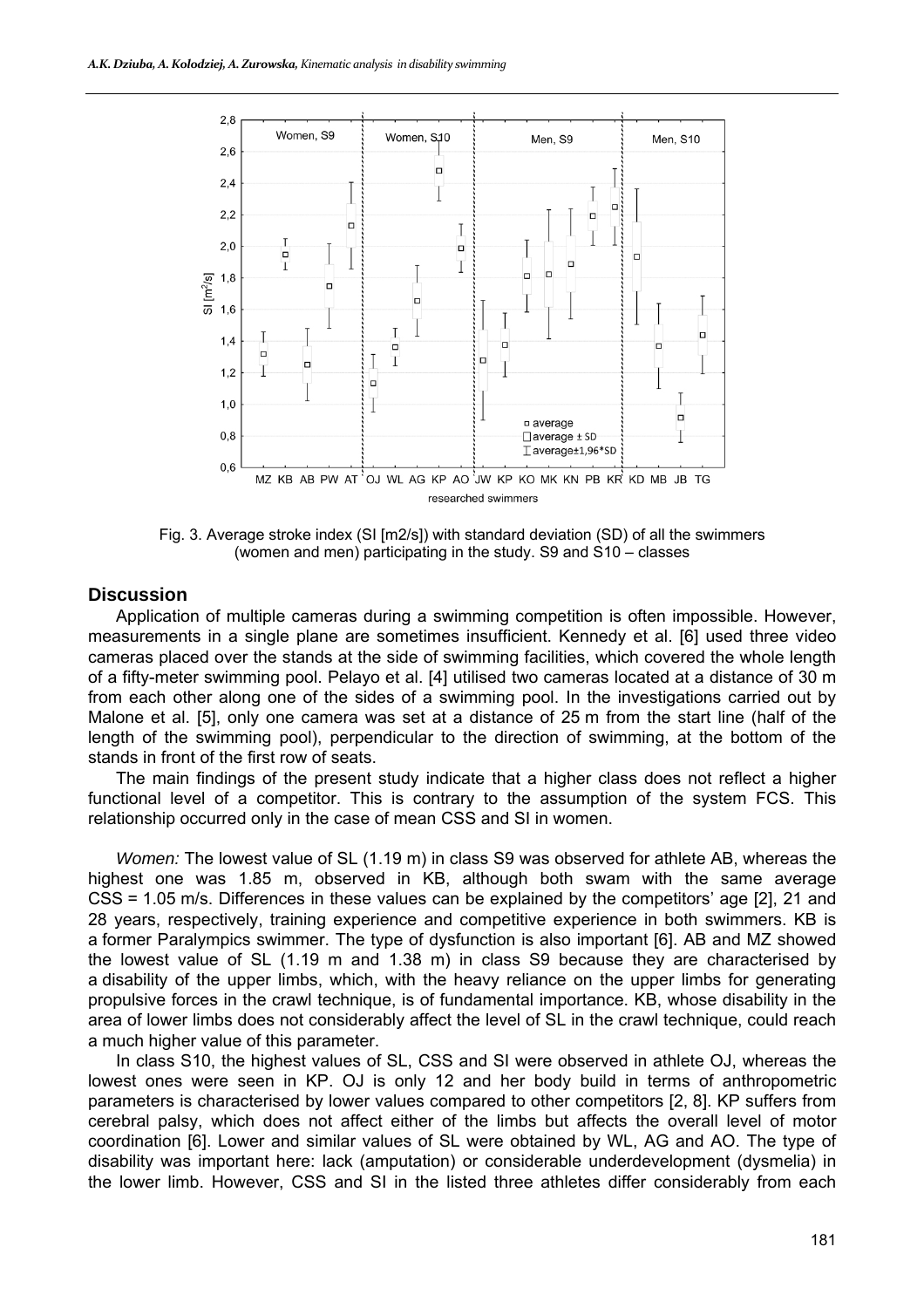other. The average cycle length SLS9 in class S9 amounts to 1.51 m and is 0.06 m higher than in S10. Mean CSS S9 in S9 = 1.11 m/s and is lower than in S10  $(1.18 \text{ m/s})$ . Stroke index (SI S9) in S9 is 1.68 m2/s and is also lower than S10 (1.72 m<sup>2</sup>/s). More efficiency is observed in the competitors from the S10 class at the paradoxically lower stroke length value of SL S10 = 1.44 m compared to S9, where stroke length SL = 1.51 m. Hence, the value of SR seems to be essential because its higher value in S10 (SR S10 = 0.82 cycles/s), compared with a lower value of SL in class S9 (SR S9 = 0.74 cycles/s), gives in effect a higher value of the stroke index in class S10.

*Men:* Among men, differences in the values of the studied parameters were more noticeable than in the case of women in similar classification classes. The differences were revealed both within and between the two classes. The highest value of SL was obtained by a competitor in the S9 group, KR, with SL = 1.86 m, whereas the lowest one was observed in a S10 class competitor. JB, with SL = 0.97 m. As with the female swimmers, discrepancies in these values can be explained by the type of disability [5]. The dysfunction of motor organs in the case of KR (S9) affects a lower limb, whereas in a competitor from class S10 (JB) it involves both upper limbs. In the crawl technique, which was used by all the competitors, stronger propulsion is generated by upper rather than lower limbs, and thus, the level of disability of upper limbs is more significant. The lowest value of the stroke length in class S9 was observed in KP,  $SL = 1.20$  m, with dysfunction of the upper limb, whereas the highest value for class S10 was demonstrated by athlete MB ( $SL = 1.53$  m) with dwarfism, who has both lower and upper limbs. Mean stroke length in both classes differed noticeably and amounted to  $SL = 1.52$  m for S9 and  $SL = 1.29$  m for class S10.

An analysis of mean swimming speed for men revealed that higher speeds were obtained by S9 class competitors (CSSS9 = 1.18 m/s) compared to S10 class swimmers (CSSS10 = 1.09 m/s).

Mean values of the stroke index in both classes amounted to SIS9 =  $1.81 \text{ m}^2/\text{s}$  for S9 and SIS10 = 1.41  $\mathrm{m}^2$ /s for S10. These data show that the competitors classified under S10 turned out to be less efficient than those classified under S9. Stroke rate in class S10 equals SRS10 = 0.84 cycles/s. This value in the case of the more efficient swimmers in class S9 was relatively lower, SRS9 = 0.78 cycles/s.

An analysis of mean swimming speed for men revealed that higher speeds were obtained by S9 class competitors (CSS S9 = 1.18 m/s) compared to S10 class swimmers (CSS S10 = 1.09 m/s). The results confirm a positive correlation of SL and CSS (0.58, p < 0.1) reported by other researchers [4] and the average value of SL in the present study was higher in class S9. The lower value of both SL and CSS in the highest competitive class of S10 (the best level of functional) can be explained by a lower athletic level of the athletes.

The present study confirmed a strong negative correlation between SL and SR, equals to 0.86  $(p < 0.05)$ , which demonstrates that the swimmers with disability also use a different combination of these parameters [12].

Seifert et al. [10] in able-bodied swimmers found that high speed swimmers were characterized by higher and more stable SL. The gender effect was greater SL in males than in females. It has not been proved in the case of the disabled group described in this paper, which is another evidence that the groups were badly matched. Cycle length is a feature that should have a dominating effect on clean swimming speed [6]. Barbosa stated that lower speed fluctuation causes a higher stroke length [11]. Some authors argue that the most important contribution to studies in swimmers is a correct practical tool for objective evaluation of swimming performance and they suggest [13] the inertial sensor with water proofing box placed on the sacrum.

The results of the study showed that the length of the swimming cycle is uneven throughout classification in classes S9 and S10. The stroke length in both women and men was differentiated within and between the classes. These results differ from those reported by Pelayo et al. [4], where SL rose with a higher functional class. These results confirm the fact that an objective and quantitative kinematic method could become a solid complement of FCS [8]. CSS also pointed to differentiation in classes S9 and S10 among women and men. Despite what would seem to be obvious, CSS in women turned out to be higher in class S10, while this value in men was higher in class S9. However, Pelayo et al. [4] argued that CSS should increase with the level of class, which